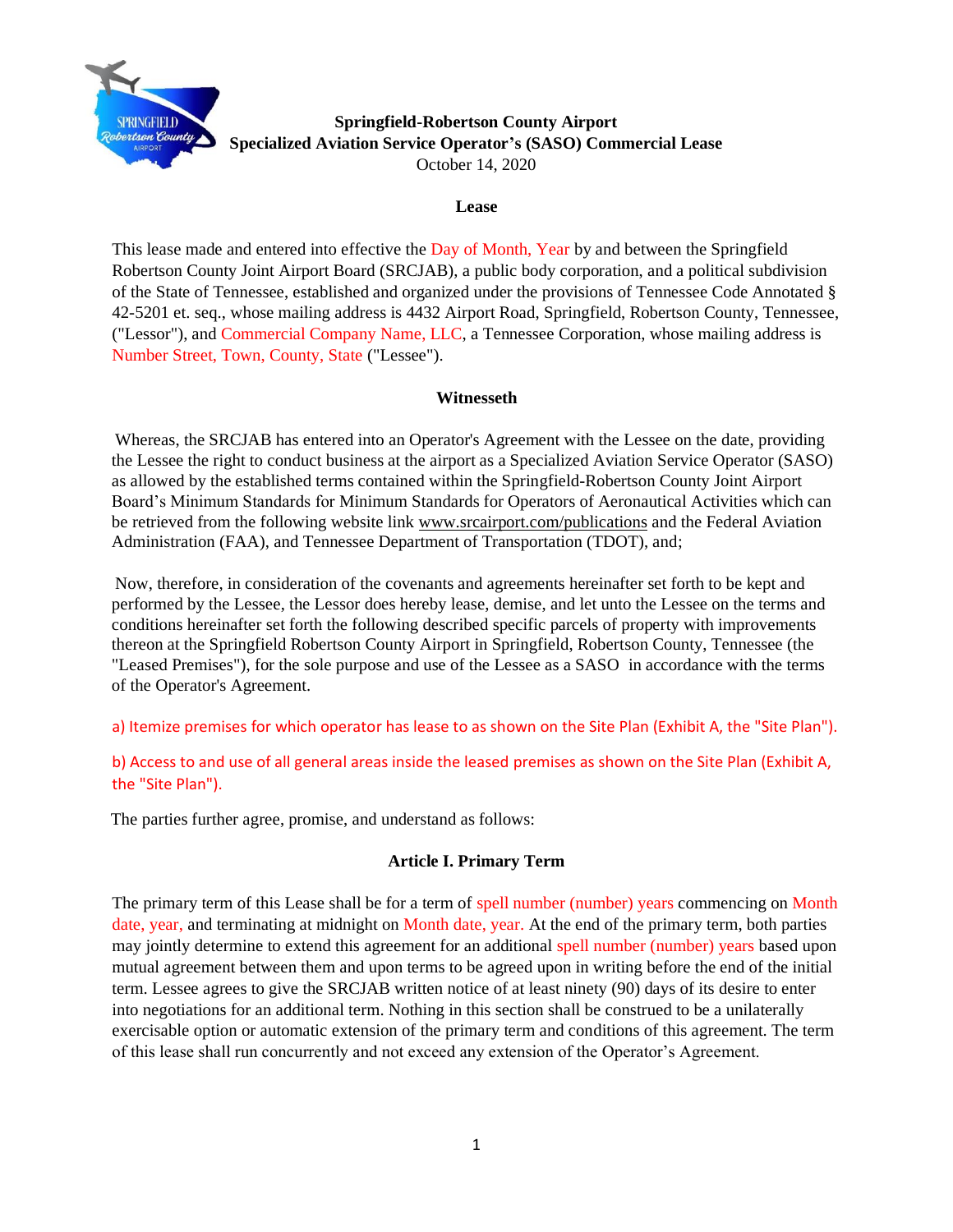### **Article II. Use of the Premises**

The entire Leased Premises shall be used by the Lessee in full and strict compliance with the terms of the agreed upon Operator's Agreement as a SASO and in compliance with the Airport [Minimum Standards](https://www.srcairport.com/airport-publications) Operators of Aeronautical Activities for a SASO at the Springfield Robertson County Airport. A breach of any accompanying SASO agreement shall also be considered to be a breach of this lease.

Lessee shall observe, obey, and fully comply with any and all Airport Rules, Regulations, and Minimum Standards adopted by the Springfield Robertson County Joint Airport Board with respect to the use of the Airport. The Lessee shall further observe, obey, and fully comply with all applicable federal, state, and local government rules, ordinances, codes, statutes and regulations related thereto related Federal Grant Assurances provisions according to the FAA and Tennessee Department of Transportation Aeronautics Division, or that Lessor may enter into in the future, for the improvement and development of the Airport. The Lessor shall have the sole and full control of all activities and supervision of all person(s) on the airport generated by the operator consistent with the Rules and Regulations and Minimum Standards for SASO approved by the Airport Board in compliance with FAA Airport Compliance Order 5190.6B.

Lessee shall conduct all aeronautical activities and render all services as a SASO in a reasonably safe and efficient manner, consistent with accepted industry practices in compliance with the Operator's Agreement and the Airport Minimum Standards and Rules and Regulations. Lessee's compliance with the Minimum Standards and Rules and Regulations shall be evaluated at least annually by Lessor on each anniversary of the term.

The Lessor shall provide reasonable protection, policing, and security of said land, buildings, structures, and any improvements as offered to any other airport owned land, buildings, structures, or improvements.

The Lessee shall have the same non-exclusive use of airport common areas as other Lessees.

### **Article III. Rent**

Lessee covenants and agrees to pay rent to the Lessor, at its office, without demand or prior notice, a monthly rental fee, payable on the tenth (10th) day of each month and a proportional sum thereof for any partial month that the Lessee shall have possession. Monthly rental shall be at the rate described on (Schedule 1) attached hereto and incorporated herein by this reference.

In the event of an extension as outlined in Article I of this document, a four percent (4%) increase to the rent payable will be assessed each year. The adjustment will become effective thirty (30) days after written notice from SRCJAB to the Lessee. The Lessee is responsible for all taxes assessed against and levied upon Lessee's trade fixtures, furnishings, Contributed Machinery and Equipment and all other personal property of lessee contained in the Premises or otherwise owned or operated by Lessee at the Premises.

### **Article IV. Taxes and Liens**

Tenant shall be responsible for all taxes, fees, assessments, and levies that relate to Tenant's use, occupancy, or business operations at the Premises.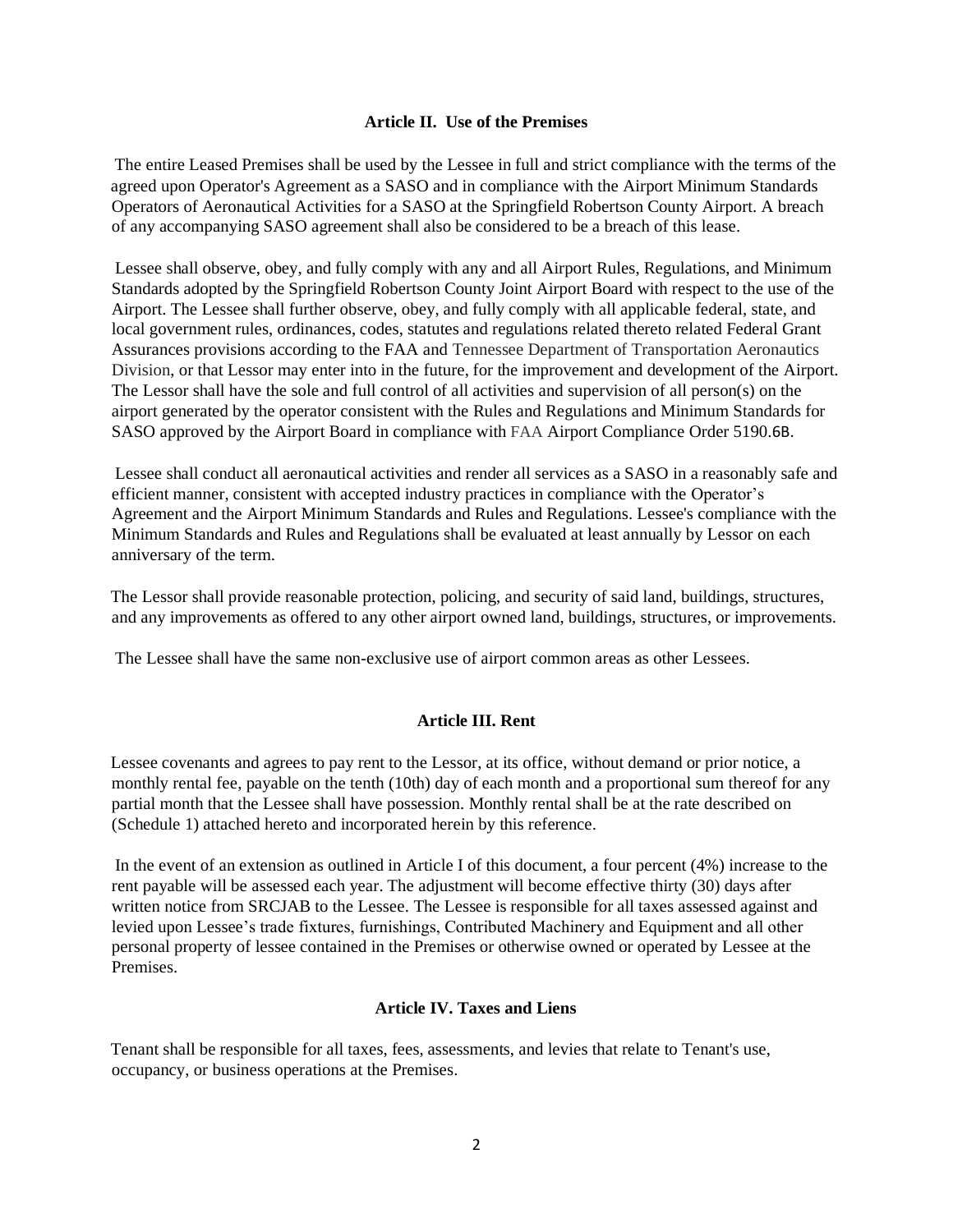### **Article V. Utility Service and Signs**

Lessor shall pay all costs related to supplying water, sewer and electric utility services to the Leased Premises. Lessee is responsible for all utility accounts regarding change of ownership, setup fees, service connection and monthly payment for the leased premises. The Lessee shall be responsible for all other utilities without limitations associated with the Leased Property. The Lessor shall have no obligation to procure or provide any other utilities.

The Lessee shall have the right, at the Lessee's sole expense to install and thereafter to operate and maintain identification of exterior signs on airport property other than leased premise in conformity with the applicable sign ordinances of the Robertson County Zoning Office. Any sign and location placement of such signs on leased premise shall be approved by the Airport Board or Airport Manager in writing.

### **Article VII. Maintenance of Buildings and Improvements**

The Lessee shall be responsible to keep and maintain the Leased Premises and all improvements thereon in good order, condition, and state of repair. Likewise, the Lessee will always also keep any exclusive or non-exclusive paved ramp areas granted to the Lessee adjoining the Leased Premises in a clean and neat condition and free of any unsafe waste or debris.

Lessee, its agents and employees, shall be responsible for the exercise of reasonable care not to abuse or neglect the Leased Premises so that upon the expiration of this Lease other than expected normal wear, same will be returned to the Lessor in the same condition as when received. Lessor shall be responsible for and perform the major maintenance and repair of the Leased Premises' improvements, fixtures, and appurtenances.

Lessee shall be responsible to notify airport management for general maintenance repairs of the 'Leased Premises' During the leased term, Lessee shall be responsible to cover the cost of any repairs necessitated by the negligence or willful misconduct of the Lessee, its agents, employees, or guests. Such repairs shall be undertaken by the Lessor, and Lessee will be assessed the amount of the repairs and will be expected to immediately remit payment.

General maintenance and repair of the Hangar, not caused by negligence or willful misconduct of the Lessee, its agents, employees, or guests, will be the responsibility of Lessor. If maintenance/repairs are the responsibility of the Lessee, rent shall not be abated during the period of maintenance/repairs.

Lessor reserves the right to enter onto or into the Leased Premises and make any improvements constructed thereon at reasonable times during normal business hours to inspect and/or perform maintenance, or repair what Lessor deems necessary as not to interfere with the Lessee's business operation. Any major repair or alteration will require coordination between Lessor and Lessee.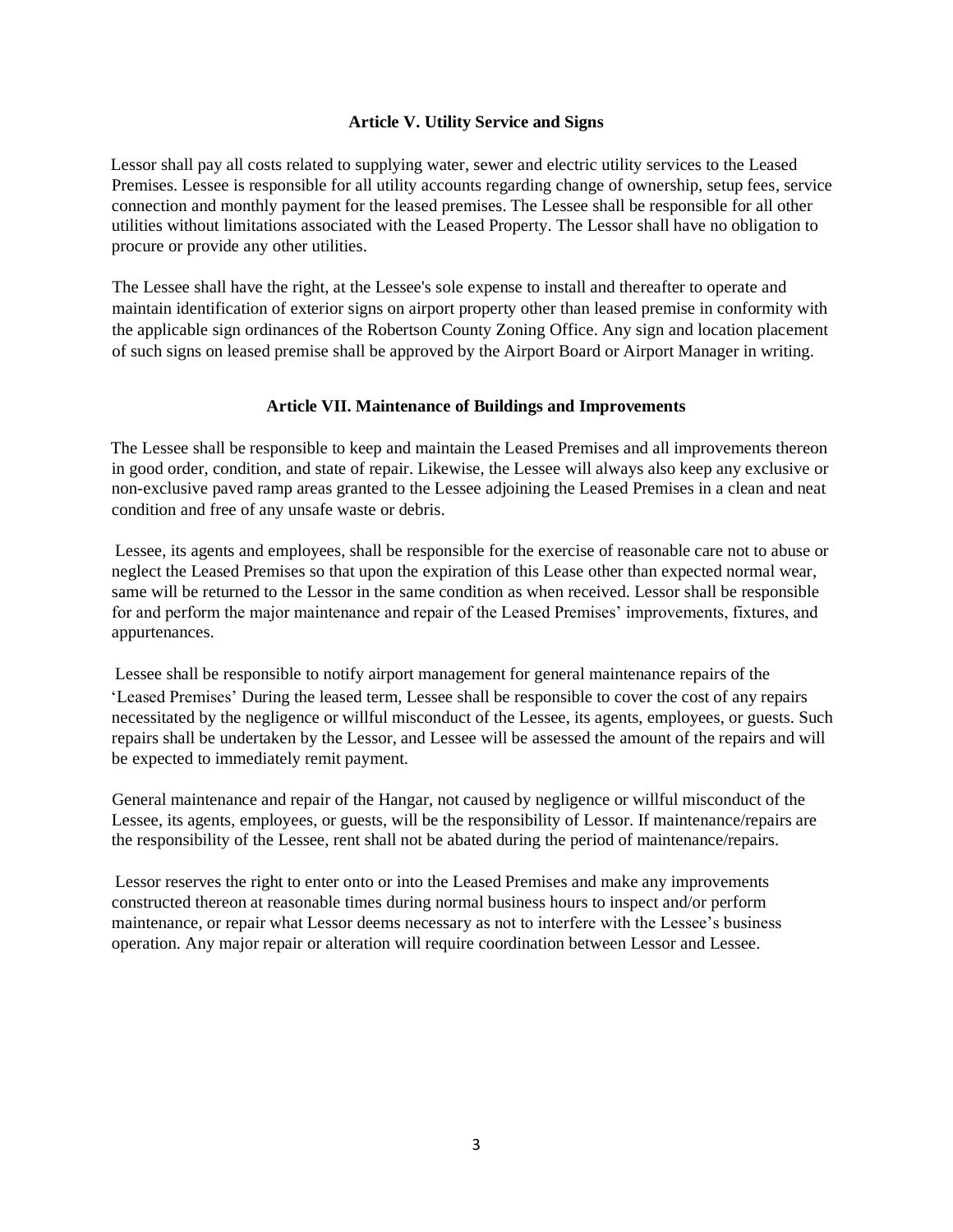### **Article VII. Subordination**

This Lease is subject and subordinate to the following agreements:

- a) During any time of war or national emergency, the Lessor shall have the right to provide use and possession of the landing area or any building or any part thereof of said airport to the United States Government for governmental use, and if such agreement is executed, the provisions of this Lease insofar as they are inconsistent with the provisions of said agreement to the United States Government shall be suspended.
- b) This Lease is and shall be subordinate to the provisions of any existing or future agreement between the Lessor and the United States of Government relative to the operation or maintenance of the Springfield-Robertson County Airport, the execution of which has been, or may be required as a condition precedent to the expenditure of federal funds for the development of the Springfield-Robertson County Airport.
- c) The Lessor specifically reserves the right to further develop or improve the aircraft movement areas, buildings, or any facilities of the airport as it considers necessary to protect the aerial approaches of the airport against obstruction, including the right to prevent Lessee from modifying any leased structure upon the airport or within the obstruction limits of said airport establishment by the FAA and/or the Division of Aeronautics of the State of Tennessee which in the opinion of the Lessor would limit the utility of the airport or constitute a hazard to aircraft.

### **Article VIII. Indemnification, Release, and Liability**

Lessee agrees to indemnify and hold harmless the Lessor, its representatives, officers, agents, and employees, from and against any and all claims or demands by or on behalf of any person, firm or corporation arising out of the Lessee's use, occupancy and conduct of business thereon, or from any work or activity whatsoever done by the Lessee, its agents, servants or employees, on or about the Leased Premises during the term of this Lease.

The Lessor shall not be liable for any damages to fixtures, equipment, contents or furnishing of the Lessee caused by fire or any other hazard as a result of the Lessee's negligence, regardless of the nature or cause of such fire or other hazard, and Lessee does hereby expressly release the Lessor from all liability for any such damages.

Lessee shall, at all times, be regarded as an independent contractor and shall not at any time act as an agent for the Lessor, unless specifically designated by the Lessor.

### **Article IX. Insurance**

The Lessee shall provide insurance as required by the Minimum Standards and in addition thereto, insurance for the Leased Premises, as follows:

- a) Public liability for bodily injuries \$1,000,000
- b) Public liability for property damage \$1,000,000
- c) Automobile liability in compliance with state requirements.
- d) Workers' compensation insurance in compliance with state requirements.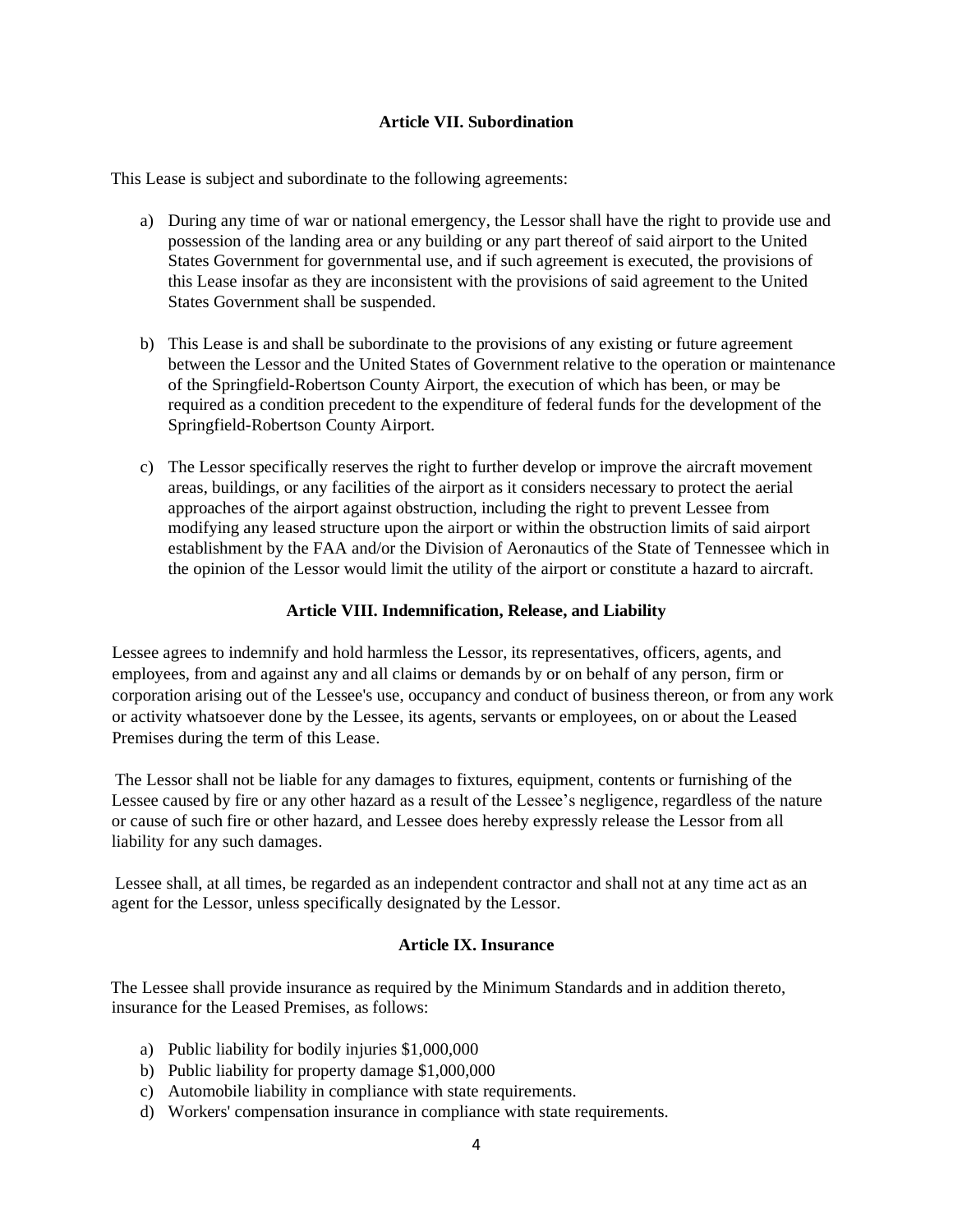Lessor, its representatives, officers and directors shall be named as an additional insured. Lessee shall not use the Leased Premises in any manner, even if for the purposes for which the premises are leased, that will increase risks covered by any policy of insurance of Lessor applicable to the Leased Premises, or increase the premium rates of such insurance, or cause cancellation of any insurance policy covering the Leased Premises. Lessee shall not keep on the Leased Premises or permit to be kept, used, or sold thereon anything prohibited by any policy of insurance covering the Leased Premises.

All such insurance shall be from a company licensed to do business in Tennessee. The Lessee shall, at all times, provide full copies of current certificates of all insured policies to the Lessor and agrees to notify Lessee in writing as soon as practicable of any claim, demand, or action arising out of an occurrence covered thereunder of which Lessor has knowledge, and to cooperate with Lessee in the investigation and defense thereof. All policies shall contain a provision that written notice of cancellation or any material change in the policy by the insurer will be delivered to the Lessor thirty (30) days in advance of the effective date of such cancellation or change.

### **Article X. Ingress and Egress Rights**

The Lessee, its employees, agents, and invitees and customers shall at all times be entitled to have nonexclusive right and privilege of reasonable ingress and egress upon the Airport premises for the purpose of going to and from the Leased Premises, vehicle parking over, upon and across the driveway, airport public parking areas, aircraft tie-downs and ramp areas used by the Lessor on its surrounding property, for the purpose of taxiing taking off, and landing at the Airport.

The Lessee is responsible to ensure Leased Premises is properly secured when not present. Assigned keys must not be changed. However, Lessee may submit a request to change locks. Any request must be approved in writing by the Airport Manager who shall retain an extra key or code to the Leased Premises. The SRCJAB and/or Airport Manager shall have the right to enter the Leased Premises at any time without notice for emergency purposes, building safety inspections, code violations or operational hazards. Twenty-Four (24) hour notification for routine inspections, maintenance/repairs and/or determine whether Lessee is in compliance with the terms and conditions of this agreement and to preserve the overall safety and operation of the Airport.

### **Article XI. Assignment**

Lessee shall not sublet the Leased Premises or assign this Lease in whole or in part at any time without the written approval of the Lessor, which may be withheld by the Lessor in its sole discretion.

#### **Article XII. Alteration of Improvements**

Lessee shall have the right to modify improvements on the Leased Premises subject to approval by the SRCJAB. Such approval shall not be unreasonably withheld. Any additions or modifications and improvements including those existing at the date of this Lease which are the property of Lessee shall be considered to be part of the Leased Premises at the termination of this lease. Both parties acknowledge that Lessee intends to make improvements to the Leased Premises valued by the parties at \$00.00.

Lessee shall receive a reduced rental rate valued at \$00.00 as consideration for these improvements as evidenced in 'Schedule I – Rates and Fees'. In the event of a breach or default of this lease by Lessee resulting in termination, the Lessor shall not be liable for any payment or reimbursement to Lessee for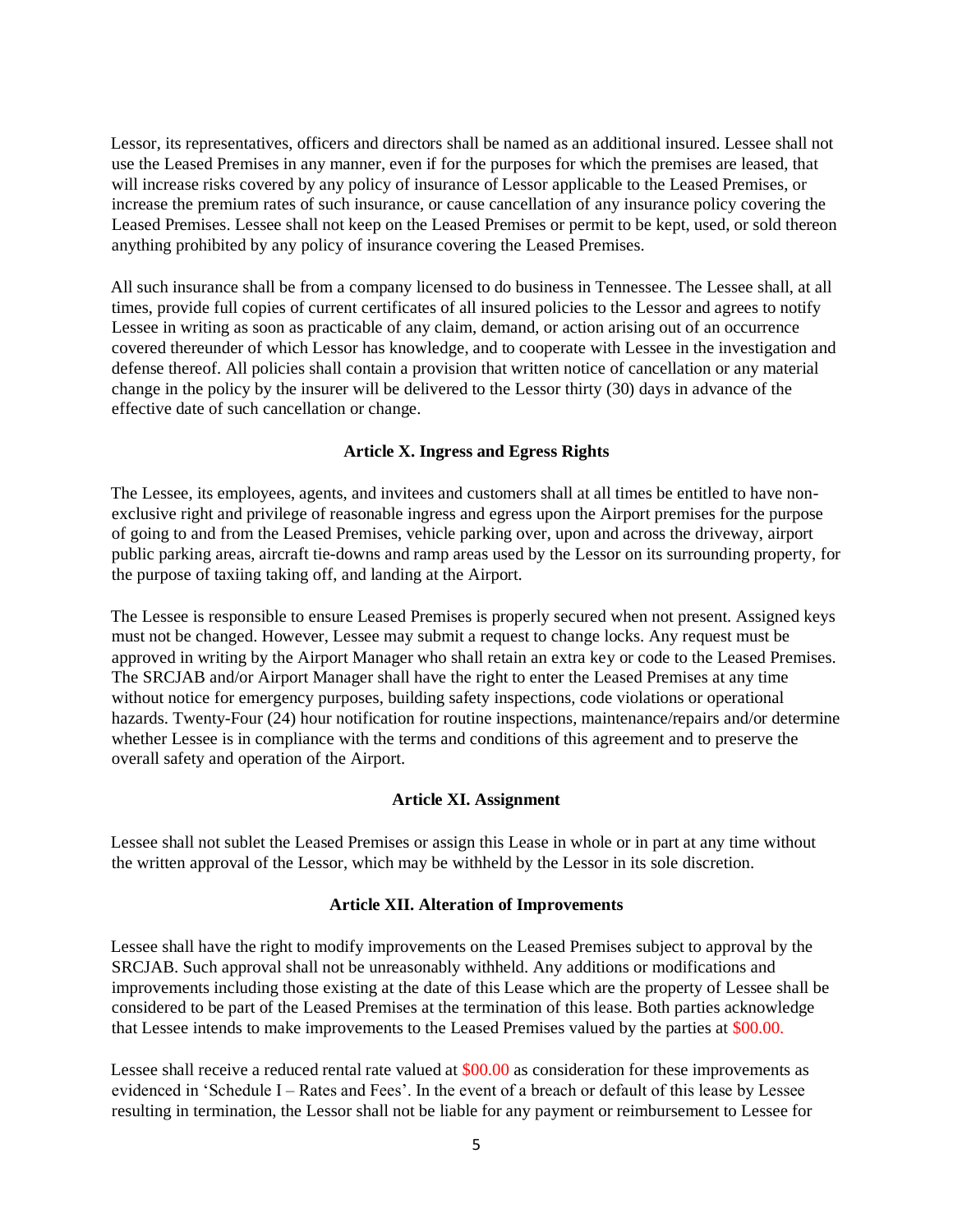any improvements. In the event of a mutual cancellation of this lease, the SRCJAB agrees to pay a prorated amount to Lessee for the remaining portion of the agreed upon improvement value of \$00.00. All portions of the Leased Premises including improvements made by Lessee remain the property of the SRCJAB or parent entity thereof.

Lessee covenants and agrees that it will prevent the assertion or levy upon the Leased Premises of any contractor's or materialman's lien. Lessee shall defend, indemnify, and hold harmless the Lessor from any such lien(s) asserted including the costs and expenses reasonably incurred by the Lessor as a result of any such lien(s) asserted.

The Lessee at the termination of this Lease, will be permitted to remove therefrom all trade fixtures, equipment, appliances, and signs used in connection with its said business. Any removal of said, trade fixtures, equipment, appliances and signs resulting in damage to the permanent structure caused by such removal is the responsibility of the Lessee.

### **Article XIII. Right to Terminate Lease**

The Airport Board may, at its discretion, terminate any permit or other agreement authorizing the CASP or Lessee to conduct any services or business at the Airport, which said termination shall automatically revoke the CASP's permit, for any cause or reason provided in the approved minimum standards, this operators agreement or of the terms of any agreement between the Airport Board and the CASP, and in addition thereto, upon the happening of any one or more of the following:

(1) Filing of a petition, voluntarily or involuntarily, for the adjudication of the CASP as bankrupt.

(2) The CASP making any general assignment for the benefit of creditors.

(3) Abandonment or discontinuance of any permitted operation at the Airport by the CASP or the failure to conduct operations on a full-time basis without the prior approval of the Airport Board.

(4) Failure of the CASP to remedy any default or breach of violations by it or its personnel in keeping, observing, performing, and complying with these standards and the terms, covenants and conditions in any lease or agreement entered into pursuant thereto on the part of the CASP to be performed, kept, or preserved, within thirty (30) days from the date written notice from the Airport Board has been mailed or delivered to the CASP's place of business at the Airport.

(5) Failure to promptly pay to the Airport Board, when due, all rents, charges, fees, and other payments which are payable to the Airport Board by the CASP.

(6). Operation of the business of the CASP so as to create a safety hazard on the Airport for other Airport users, aircraft or property at the Airport, the general public or any pilots, students, or passengers.

(7) The discovery that the CASP has misrepresented, misstated, falsified, withheld, or failed to make full or accurate disclosure of any information.

The right of the Lessor to terminate this Lease as above set forth in this Article XII is in addition to and not in lieu of any rights or cause of action that the Lessor might otherwise have.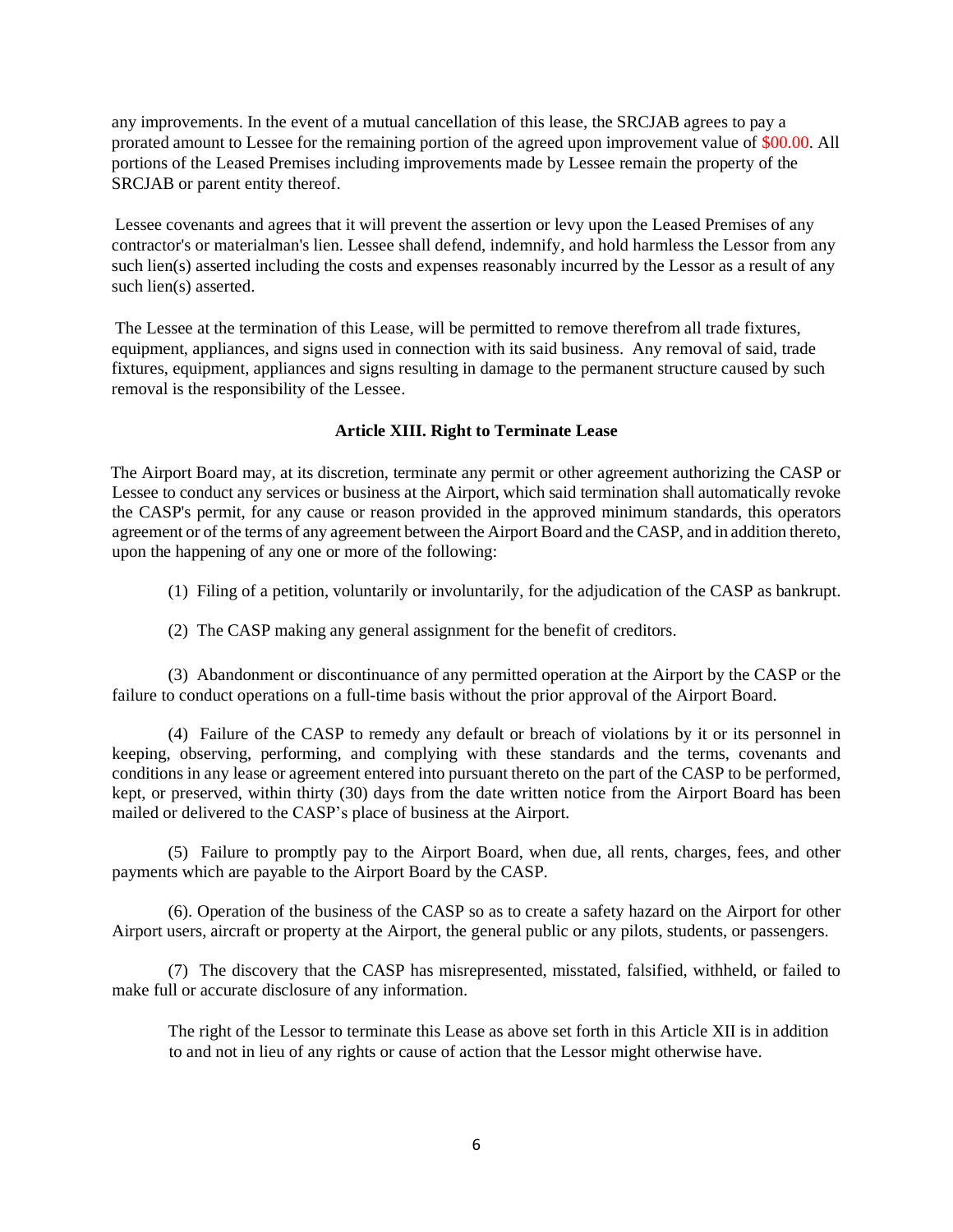### **Article XIV. Non-Discrimination**

The Lessee hereby covenants and agrees that:

- a) Under Title VI and the responsibilities associated with Title VI of the Civil Rights Act of 1964, no service beneficiaries or person(s) on the grounds of race, color, religion, sex, sexual orientation, gender identity, age, disability, marital status, citizenship, national origin, or any other characteristic protected by law shall be excluded from participation in, denied the benefits of, or otherwise be subjected to discrimination of the use of said facilities;
- b) In the event of the construction, alteration, or modification of any improvements on the Leased Premises by the Lessee, no person on the grounds of any characteristic listed in subsection (a) shall be excluded from participation in, denied the benefits of, or otherwise subjected to discrimination;
- c) At all times the Lessee shall use the Leased Premises and any other properties leased from the Lessor in compliance with all local, state, and federal rules, regulations and laws regarding nondiscrimination and particularly non-discrimination in federally assisted program of the Department of Transportation of the United States Government, pursuant to Title 49 Code of Federal Regulation subtitle A, and as the regulation may be amended.

## **Article XV. Safety & Security**

Lessee shall conform to all applicable airport operations, safety, security, rules and regulations and agrees to cooperate with the Lessor in its fire prevention efforts including the participation of its employees when fire prevention and emergency training is conducted by Lessor.

Lessee is allowed unfettered access to both north and south vehicle access gates using their assigned gate entry key card by airport management. Lessee is responsible for their employees, staff, agents, guest, pets, deliveries, guest workers and contactors at all times while at the airport, and when present are subject to these Rules and Regulations and the Minimum Standards as applicable.

### **Article XVI. Environmental Protection Statutes**

The Lessee shall accede to and abide by any federal environmental protection regulations and any state or local environmental protection regulations (e.g., disposal of waste, contaminated fuels, waters, etc.).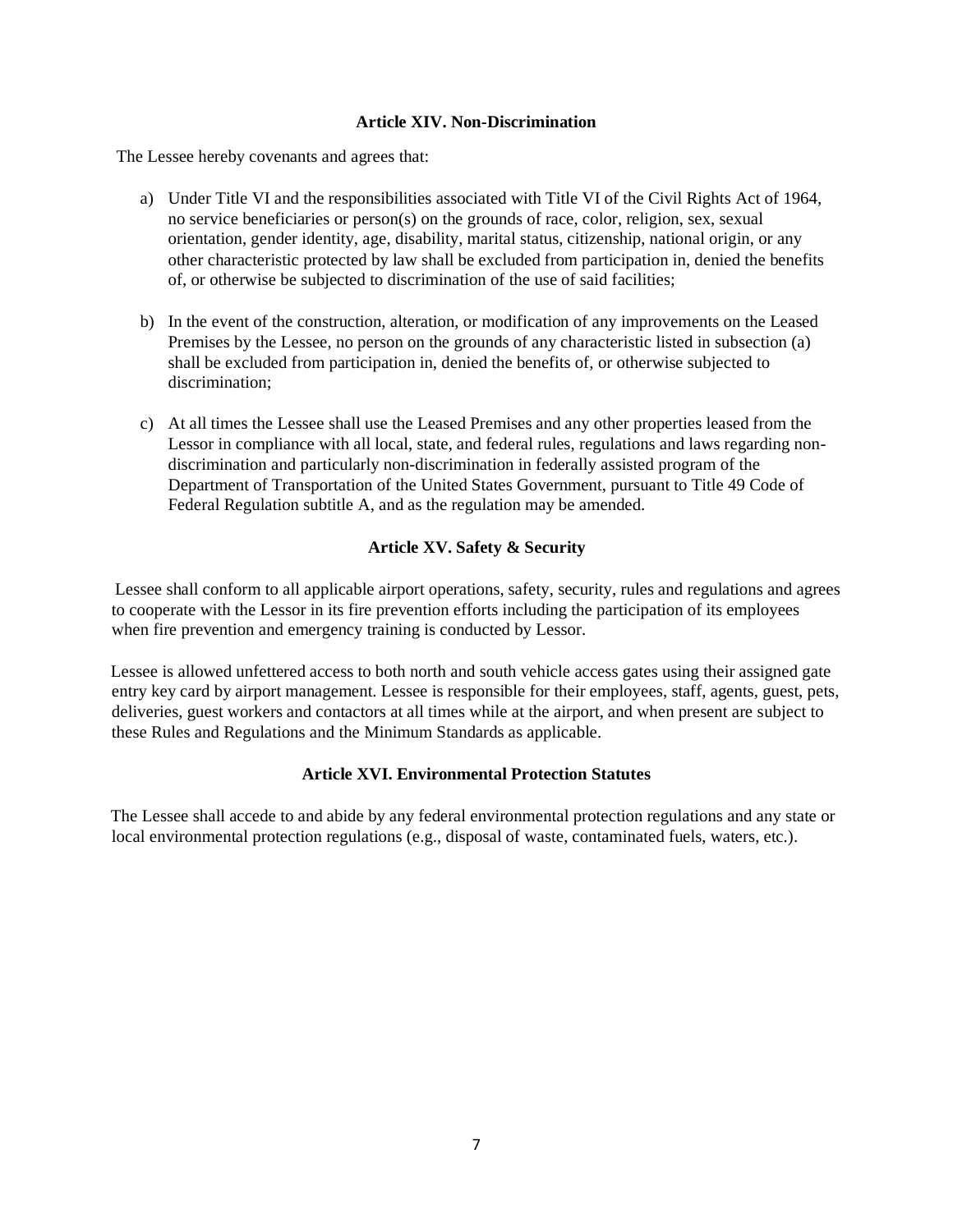### **Article XVII. Notices**

All notices or demands provided for or which may be given by either party to the other under the terms of this agreement shall be in writing, signed by the party giving the notice or making the demand, and shall be deemed validly served or delivered upon physical delivery, facsimile, or upon deposit in the United States mail, registered, return receipt requested, postage and registration fees prepaid, addressed as follows:

| To Lessor: | Springfield-Robertson County Joint Airport Board<br>4432 Airport Rd<br>Springfield, TN 37172 |  |
|------------|----------------------------------------------------------------------------------------------|--|
| To Lessee: |                                                                                              |  |

### **Article XVIII. Non-Waiver**

\_\_\_\_\_\_\_\_\_\_\_\_\_\_\_\_\_\_\_\_\_\_\_\_\_\_\_\_\_

The failure of either party to insist on any one or more instances upon a strict performance of any of the covenants and conditions contained in this Lease or to exercise any option herein contained shall not be construed as a waiver for the future of any such covenant or condition or option, but the same shall continue and remain in full force and effect. The receipt by the Lessor of rent in whole or in part, or any other payment due hereunder, with knowledge of the breach of any such covenant or condition, shall not be deemed a waiver of such breach and no waiver by Lessor of any provision hereof shall be deemed to have been made unless expressed in writing by Lessor.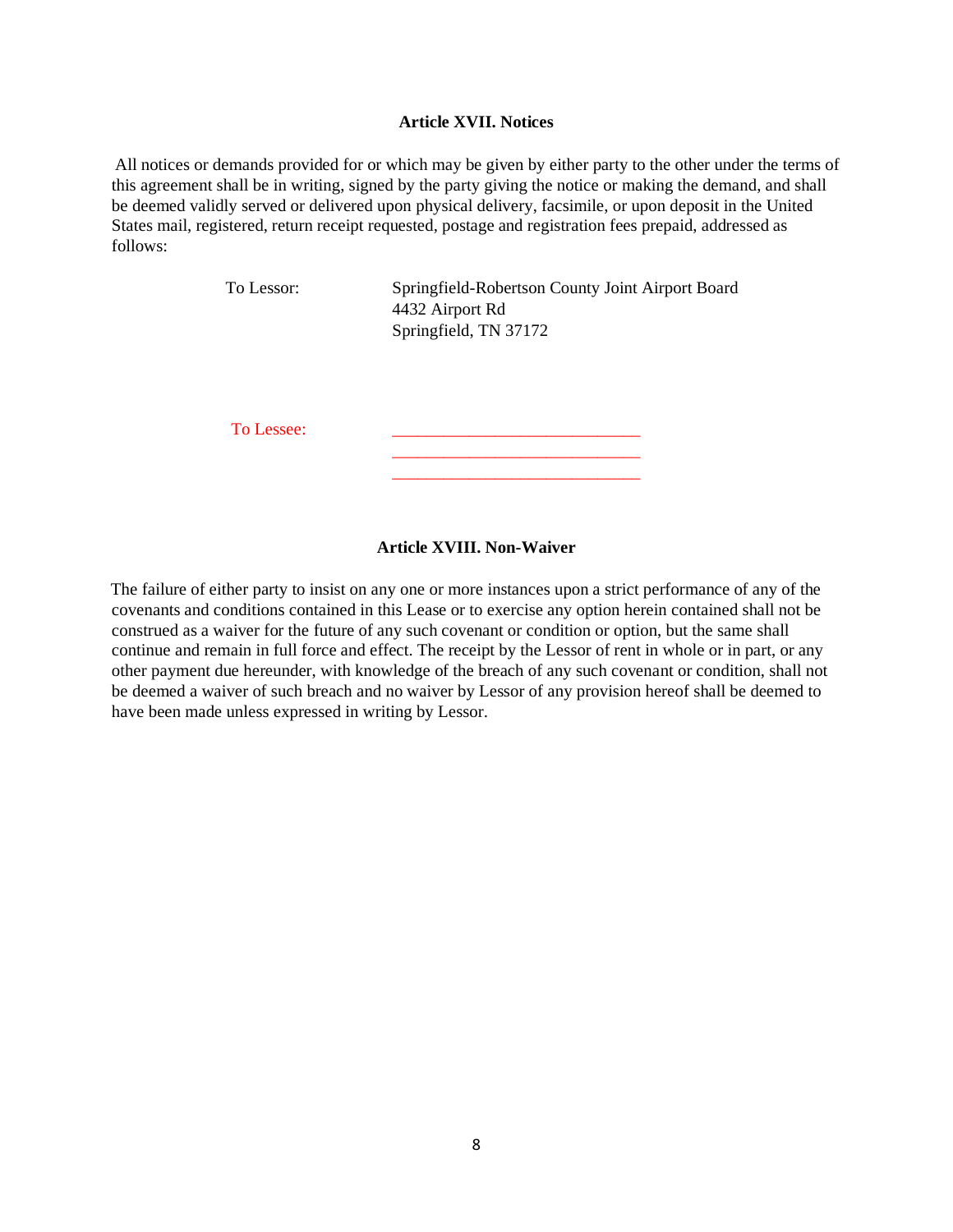### **Article XIX. Entire Agreement**

The parties acknowledge and agree that this Lease Agreement and the other agreements described herein and attached hereto as Exhibits represent the entire and complete agreement of the parties and their principals or affiliates concerning Lessee's right to conduct operations and use or occupy property at the Airport. This Agreement may be executed in multiple counterparts, each of which shall be deemed an original. The original Lease Agreement may be modified, altered or amended at any time providing both parties mutually agree.

In testimony whereof, witness the hands of the parties hereto, to be effective as of the day and the date first above written.

Springfield-Robertson County Joint Airport Board

 $\mathbf{B} \mathbf{y}$ : Henry "Hawk" Ruth, Chairman

Company, LLC

By:\_\_\_\_\_\_\_\_\_\_\_\_\_\_\_\_\_\_\_\_\_\_\_\_\_\_\_\_\_\_\_\_\_\_\_\_\_

Complete Name, Managed Member

Inclusions: Exhibit A – Site Plan Exhibit B – Operator's Agreement Schedule 1 – Rates and Fees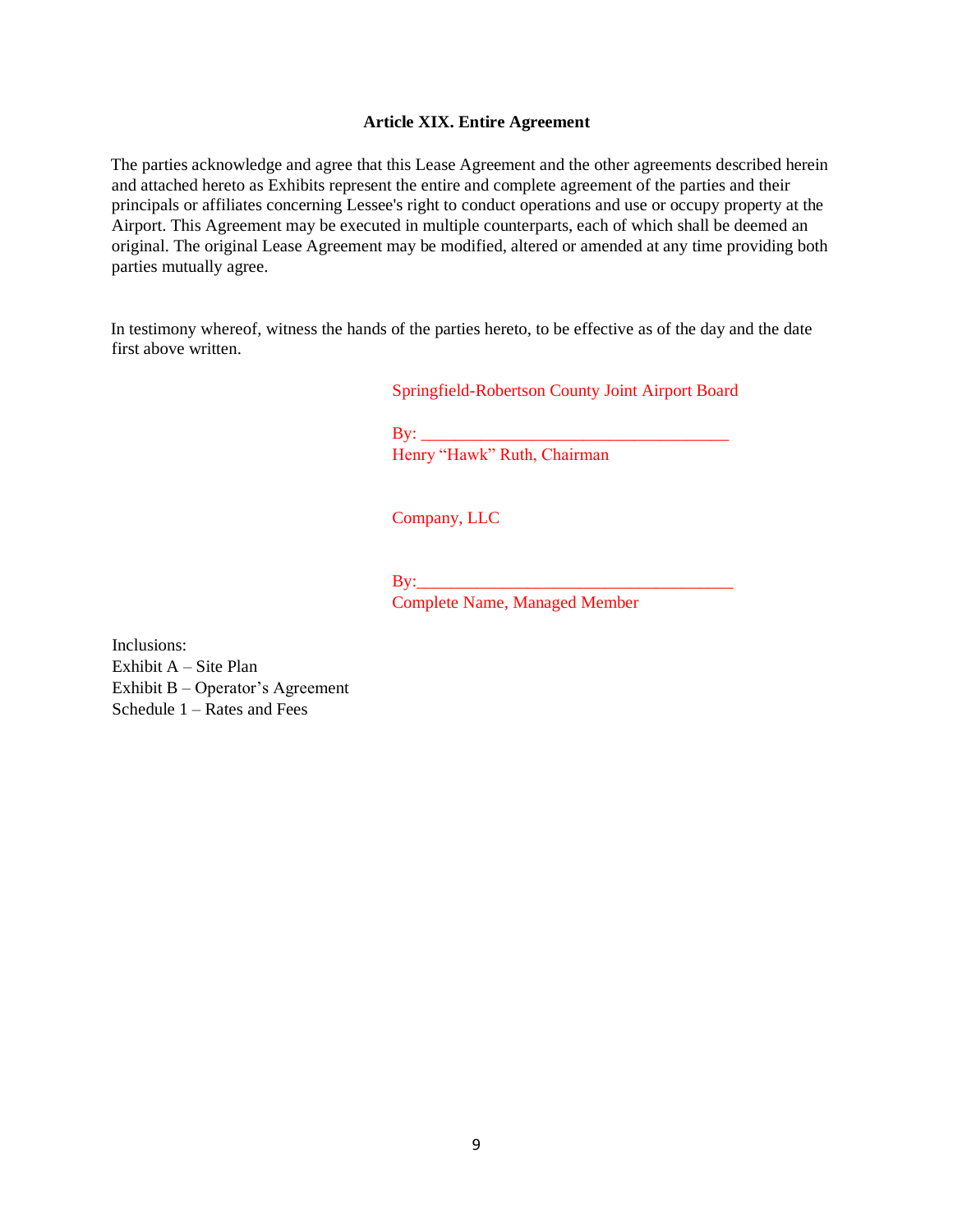## **Exhibit A Site Plan**

Place diagrams of specified Airport Premises for which this SASO Lease covers. (Example)

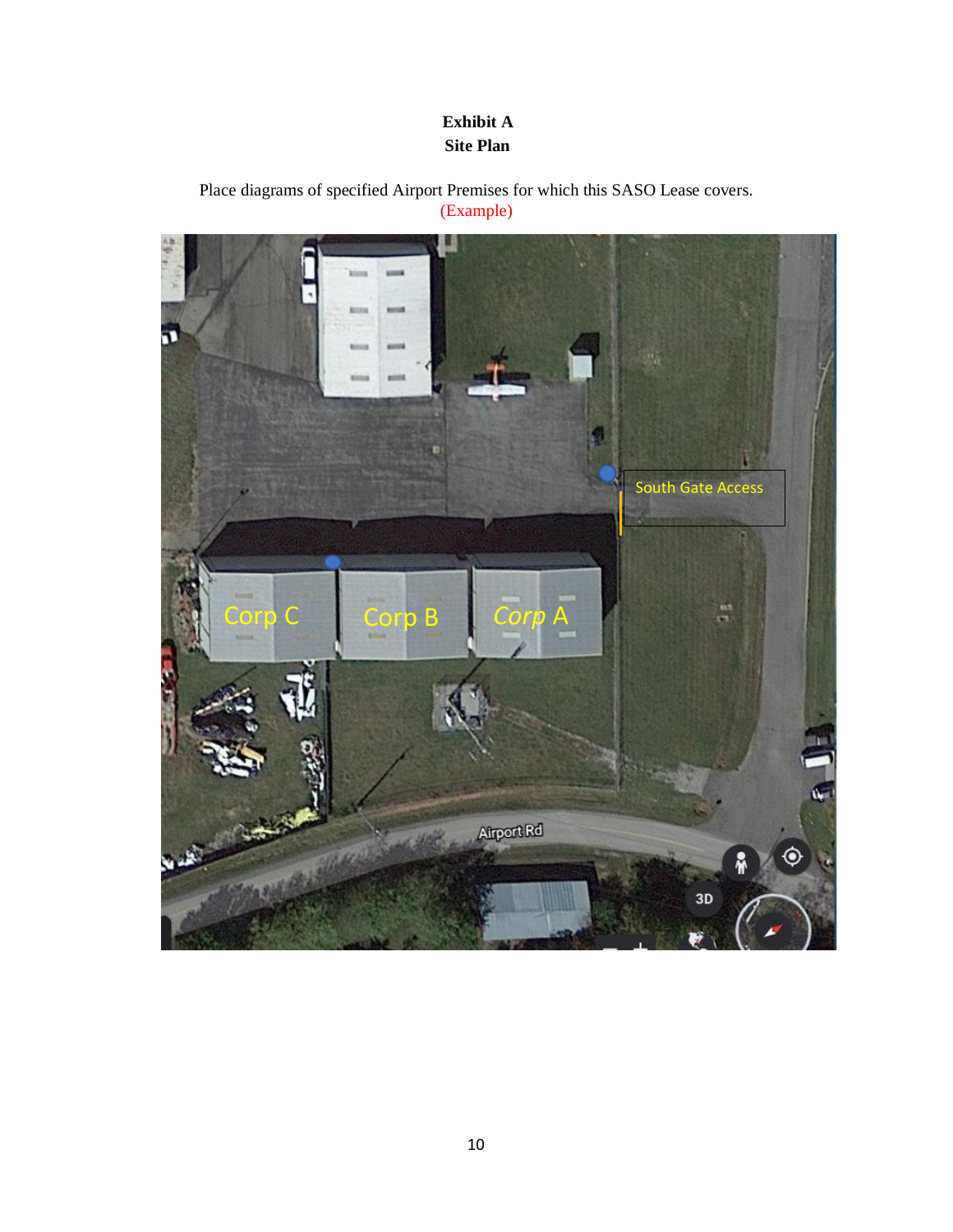### **Exhibit B Operator's Agreement**

## **Springfield-Robertson County Joint Airport Board Specialized Aviation Service Operator's (SASO) Agreement With Commercial Company Name, LLC**

This Operator's Agreement, made and entered into as of the Day of Month, Year by and between the Springfield-Robertson County Joint Airport Board (SRCJAB), whose mailing address is 4432 Airport Road, Springfield, Robertson County, Tennessee 37172, party of the first part, Commercial Company Name, LLC, a Tennessee Corporation, whose mailing address is Number Street, Town, County, State hereinafter referred to as "Operator".

### **Witnesseth**

Whereas, Operator has made a written proposal to the Airport Board in compliance with the application procedures set forth in the Airpor[t Minimum Standards](https://www.srcairport.com/airport-publications) for Operators of Aeronautical Activities (SASO) at the Springfield-Robertson County Airport (the 'Minimum Standards") to continue various SASO Operations; and,

Whereas, the Airport Board has determined at a specially conducted meeting on Month, Day, Year, that the application is in compliance with the procedures set forth in the Minimum Standards, and after negotiations has accepted the application and subsequently voted to award the Operator the Specialized Aviation Service Operator's Agreement. The parties desire to set forth in writing the terms and conditions under which certain SASO operations may be conducted by Operator.

These threshold entry standards, as amended, may be attached to and become part, by reference, of an actual operational agreement between an FBO or SASO and SRCJAB. Should any actual operating agreement be less restrictive than these standards, these standards would take precedence.

### **Article I. Terms**

Terms The primary term of this agreement shall be for a term of spell out number (number) years commencing on Month Day, Year, and terminating at midnight on Month Day, Year. At the end of the primary term, both parties may jointly determine to extend this agreement for an additional spell out number (number) years based upon mutual agreement between them and upon terms to be agreed upon in writing before the end of the initial term. Operator agrees to give the SRCJAB written notice of at least ninety (90) days of its desire to enter into negotiations for an additional term. Nothing in this section shall be construed to be a unilaterally exercisable option or automatic extension of the primary term and conditions of this agreement. The term of this agreement shall run concurrently and not exceed any extension of the Commercial Lease Agreement.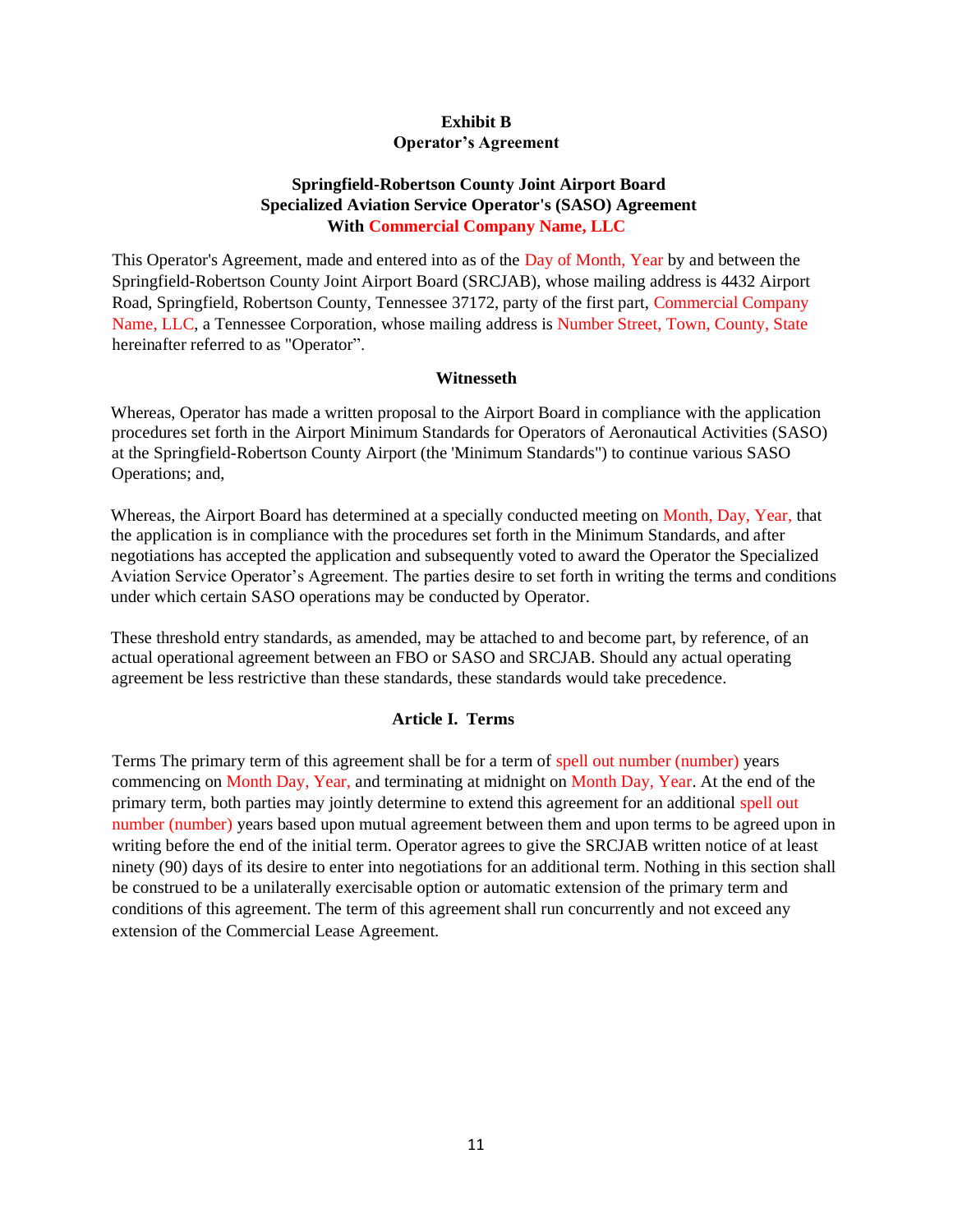The Airport Minimum Standards were developed by taking into consideration the current and anticipated:

- Role of the airport in the community;
- Products, services, and facilities at the airport;
- Needs of aviation consumers and the public at the airport;
- Future development of the airport; and,
- The safety, security and operation on the airport, its operators, and the flying public.

SRCJAB shall reserve the right to modify, alter or amend the Airport Minimum Standards and Rules and Regulations at any time to satisfy the airport's safety, security, and operational requirements.

Now, therefore, in consideration of the foregoing and the mutual covenants hereinafter contained, the parties agree as follows:

## **Article II. Premises**

The real estate and appurtenance to be leased to Operator by separate Lease Agreement herewith shall be utilized in connection solely with the operations hereby granted. Additionally, Operator shall have the nonexclusive use of all existing and future airport facilities, subject to the same restrictions imposed upon the public at-large.

## **Article III. Authorized Business and Service Standards**

Operator shall be permitted to provide only the following Specialized Aviation Service Operations at the Airport in accordance with the requirements of the [Minimum Standards](https://www.srcairport.com/airport-publications) during the term of this agreement:

## (EXAMPLE) \* SELECT ONE or MORE OPERATION(s) FOR APPROVAL\*

- Aircraft Power Plant Maintenance and Airframe Repair
- Aircraft Mobile Maintenance \* Note: requires airport managers approval for security access
- Aircraft Parts and Sales
- ◆ Avionics Sales, Installation and Repair
- Aircraft Sales
- Aircraft Brokerage/Dealership
- Aircraft Rental
- Air Charter/Air Taxi
- Flight Training/Independent Flight Instruction
- $\triangleleft$  Aerial Applications (crop dusting)
- Aircraft Stripping, Painting, and Interior Refurbishment
- Aerial Photography, Surveys and Banner Towing
- $\triangleleft$  Skydiving/Parachuting
- **❖** Aircraft Washing & Detailing
- $\div$  Flying Clubs
- Glider/Sailplane Flight Instruction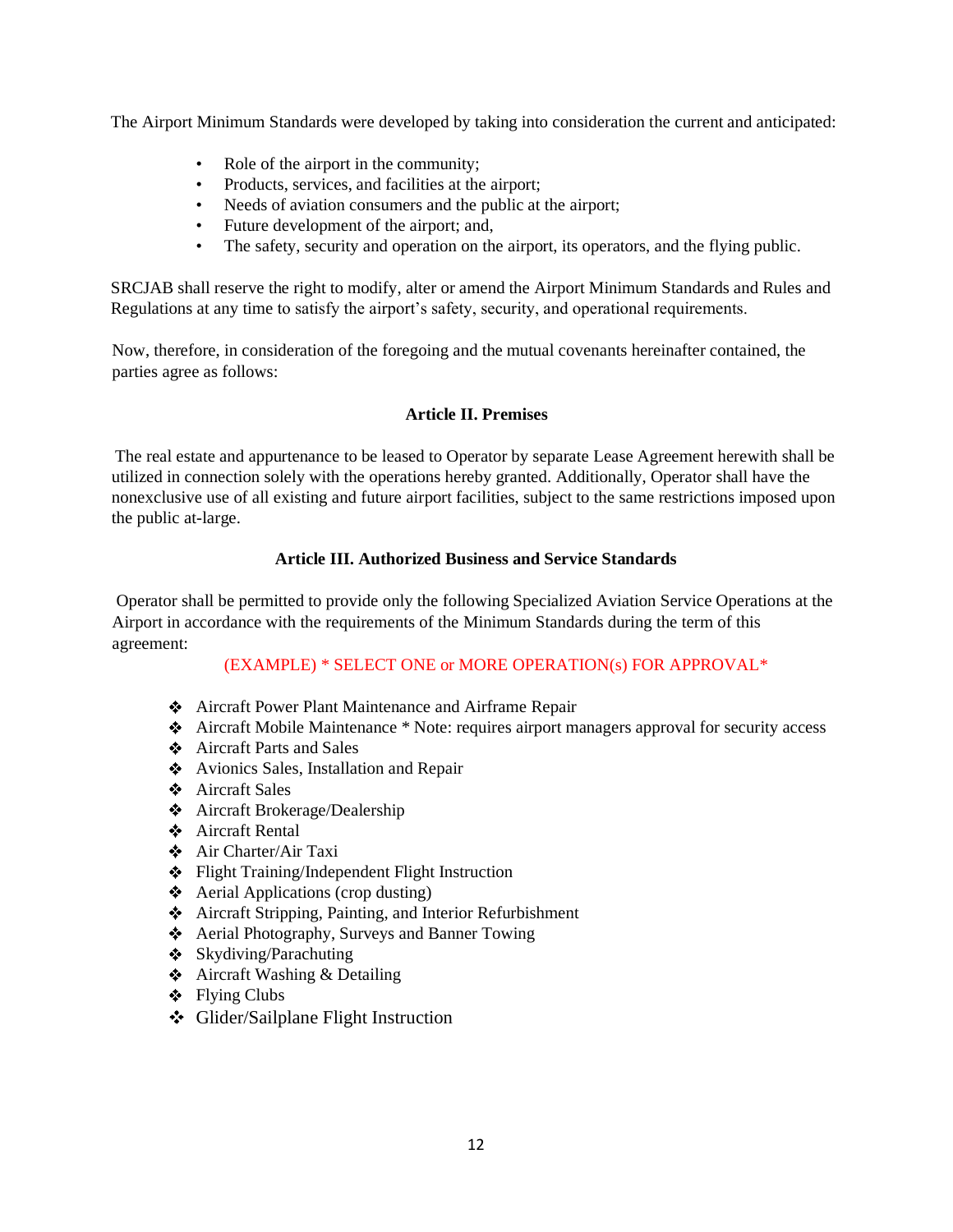The Operator shall be an independent contractor and shall not be an agent, servant, or employee of the SRCJAB.

The Operator shall furnish good, prompt, and efficient service on a fair, reasonable, and nondiscriminatory basis. The Operator shall at all times retain qualified and competent personnel to conduct its authorized activities and said personnel shall be authorized to represent and act for the Operator.

Operator' s compliance with the Minimum Standards and the Grant Assurances shall be evaluated at least annually by the SRCJAB on each anniversary of each term of this agreement.

### **Article IV. Hours of Operation**

The normal operating hours shall be at the Lessee's discretion, but the Lessee shall be reasonably available to the public.

### **Article V. Rents and Fees**

For the privilege of doing business as a SASO Operator, Operator agrees to pay the SRCJAB as an annual fee, the sum \$00.00 payable in advance on the number day of Month of each year. SRCJAB may charge a commercial operator for permission to conduct an aeronautical activity based on an activity fee or charge or based on a combination of such fee or charge and a rental fee for leased space, facilities, and/or equipment.

### **Article VI. Transfer of Assignment**

This Operator's Agreement shall not be assignable by the Operator, in whole or in part, nor shall Operator allow or permit another person, corporation, company, or entity to perform any right or undertake any duty permitted to the Operator by this Operator's Agreement, unless approved by the SRCJAB, which approval shall be in the sole discretion of the Airport Board. Such approval shall not be required if any SASO operation permitted hereby is undertaken by Commercial Company, LLC. Transfers to those other than Complete Name (his father, or direct family members) shall be deemed an assignment requiring the approval of the Airport Board.

### **Article VII. Waivers**

A waiver on certain basic requirements set forth in the Minimum Standards for Airport Aeronautical Services at the Springfield-Robertson County Airport may be granted in writing by the SRCJAB, in its ultimate discretion. In the event the SRCJAB determines that an operator has demonstrated a reasonable need for such waiver and/or to accommodate the airport's space limitations, the SRCJAB may grant such a waiver to ensure competition and non-exclusive provisions of services. The safe operation of the airport shall not be compromised by such waiver.

### **Article VIII. Applicable Law**

The terms and provisions of this Operator's Agreement shall be interpreted in accordance with the laws of the State of Tennessee.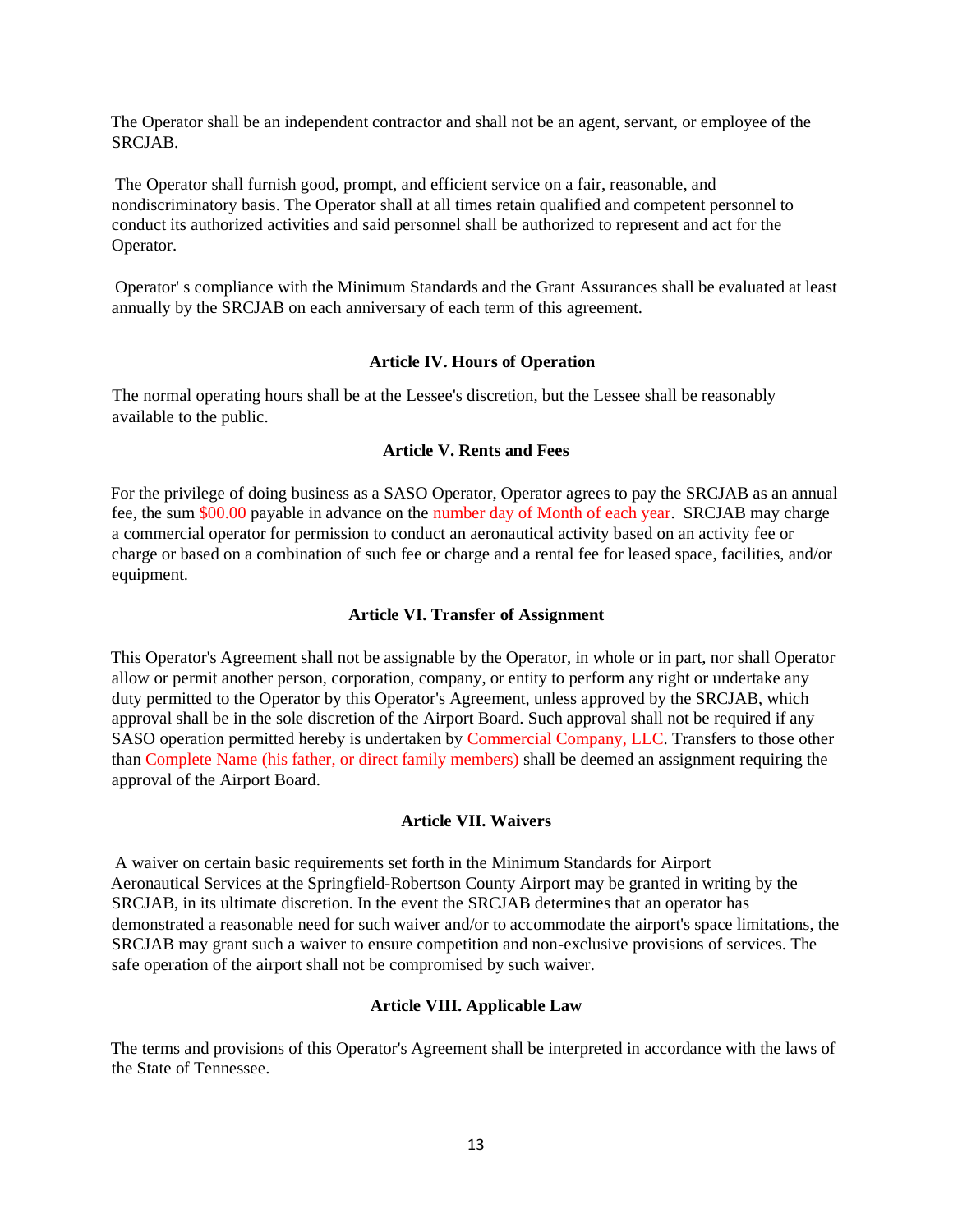### **Article IX. Proper Authority**

The Operator represents and warrants that the officers executing this Operator's Agreement on behalf of the Operator have full power and authority to do so.

### **Article X. Exemptions**

Existing Operating Agreements and Leases executed prior to the adoption of Minimum Standards for Airport Aeronautical Services are exempt from the standards until they are terminated or renewed.

The Minimum Standards for the Airport Aeronautical Services may be amended by the SRCJAB at any time.

### **Article XI. Repeal of Prior Standards**

Any and all prior Minimum Standards or parts thereof in conflict with the provisions of these standards are hereby replaced.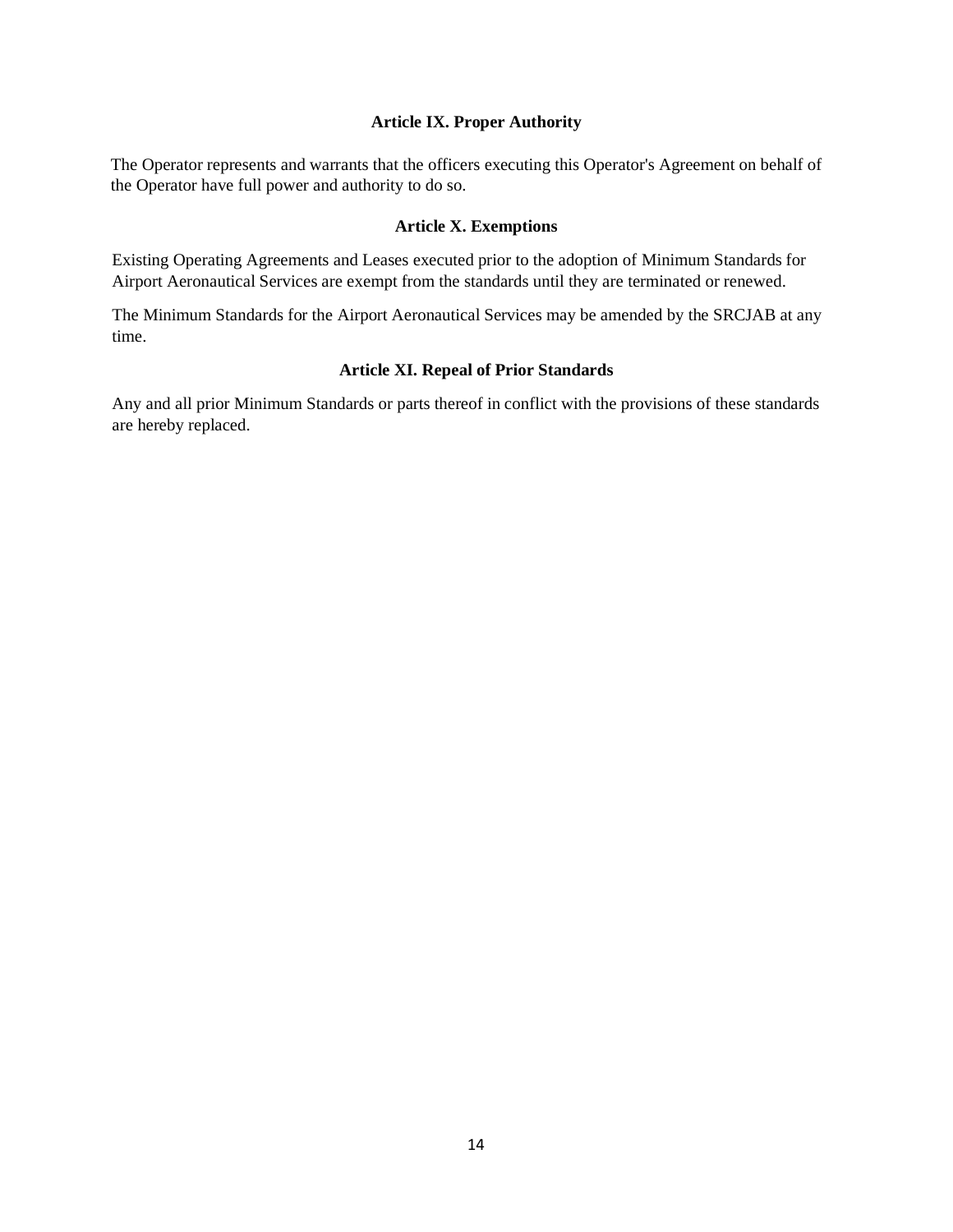### **XII. Counterparts**

This Agreement may be executed in multiple counterparts, each of which shall be deemed an original.

Springfield-Robertson County Airport Commercial Company Name

By: \_\_\_\_\_\_\_\_\_\_\_\_\_\_\_\_\_\_\_\_\_\_\_\_\_\_\_ By:\_\_\_\_\_\_\_\_\_\_\_\_\_\_\_\_\_\_\_\_\_\_\_\_\_\_\_\_ Henry "Hawk" Ruth, Chairman

Date Signed:\_\_\_\_\_\_\_\_\_\_\_\_\_\_\_\_\_\_\_\_\_ Date Signed: \_\_\_\_\_\_\_\_\_\_\_\_\_\_\_\_\_\_\_\_\_

**XIII. Adoption**

Adopted on: \_\_\_\_\_\_\_\_\_\_\_\_\_\_\_\_\_\_\_\_\_\_\_\_

Date:

\_\_\_\_\_\_\_\_\_\_\_\_\_\_\_\_\_\_\_\_\_\_\_\_\_\_\_\_\_\_\_\_\_\_

 Chairman of the Board Springfield-Robertson County Joint Airport Board

Witness:

\_\_\_\_\_\_\_\_\_\_\_\_\_\_\_\_\_\_\_\_\_\_\_\_\_\_\_\_\_\_\_\_\_\_\_\_\_\_\_\_\_ Airport Manager